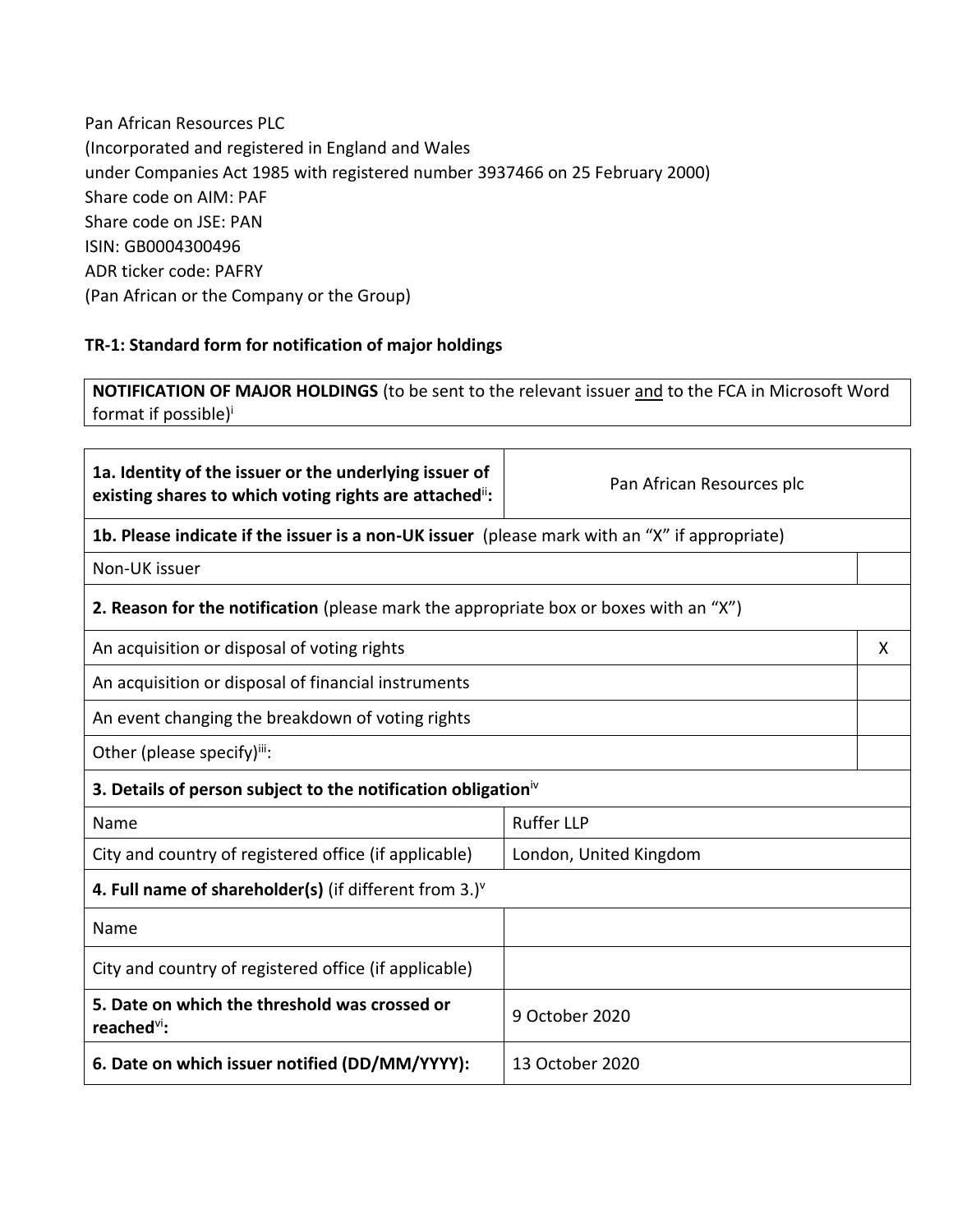| 7. Total positions of person(s) subject to the notification obligation                |                                                             |                                                                                         |                                     |                                                  |
|---------------------------------------------------------------------------------------|-------------------------------------------------------------|-----------------------------------------------------------------------------------------|-------------------------------------|--------------------------------------------------|
|                                                                                       | % of voting rights<br>attached to shares<br>(total of 8. A) | % of voting rights<br>through financial<br>instruments<br>(total of $8.B 1 + 8.B$<br>2) | Total of both in %<br>$(8.A + 8.B)$ | Total number of<br>voting rights of<br>issuervii |
| Resulting situation<br>on the date on<br>which threshold<br>was crossed or<br>reached | Less than 5%                                                | 0%                                                                                      | Less than 5%                        | 2,234,687,537                                    |
| Position of<br>previous<br>notification (if<br>applicable)                            | 5%                                                          | N/A                                                                                     | 5%                                  |                                                  |

**8. Notified details of the resulting situation on the date on which the threshold was crossed or reached** viii

**A: Voting rights attached to shares**

| Class/type of<br>Number of voting rightsix                                                               |                                                                                 |                                                                  | % of voting rights                                                              |    |
|----------------------------------------------------------------------------------------------------------|---------------------------------------------------------------------------------|------------------------------------------------------------------|---------------------------------------------------------------------------------|----|
| shares<br><b>Direct</b><br>ISIN code (if<br>(Art 9 of Directive<br>possible)<br>2004/109/EC)<br>(DTR5.1) | <b>Indirect</b><br>(Art 10 of<br><b>Directive</b><br>2004/109/EC)<br>(DTR5.2.1) | <b>Direct</b><br>(Art 9 of Directive<br>2004/109/EC)<br>(DTR5.1) | <b>Indirect</b><br>(Art 10 of<br><b>Directive</b><br>2004/109/EC)<br>(DTR5.2.1) |    |
| GB0004300496                                                                                             | 111,650,179                                                                     | 0                                                                | Less than 5%                                                                    | 0% |
| <b>SUBTOTAL 8. A</b>                                                                                     | 111,650,179                                                                     |                                                                  | Less than 5%                                                                    |    |

| B 1: Financial Instruments according to Art. 13(1)(a) of Directive 2004/109/EC (DTR5.3.1.1 (a)) |                        |                                         |                                                                                                           |                    |
|-------------------------------------------------------------------------------------------------|------------------------|-----------------------------------------|-----------------------------------------------------------------------------------------------------------|--------------------|
| <b>Type of financial</b><br>instrument                                                          | Expiration<br>$date^x$ | Exercise/<br><b>Conversion Periodxi</b> | <b>Number of voting</b><br>rights that may be<br>acquired if the<br>instrument is<br>exercised/converted. | % of voting rights |
| N/A                                                                                             | N/A                    | N/A                                     | N/A                                                                                                       | N/A                |
|                                                                                                 |                        | <b>SUBTOTAL 8. B 1</b>                  | N/A                                                                                                       | N/A                |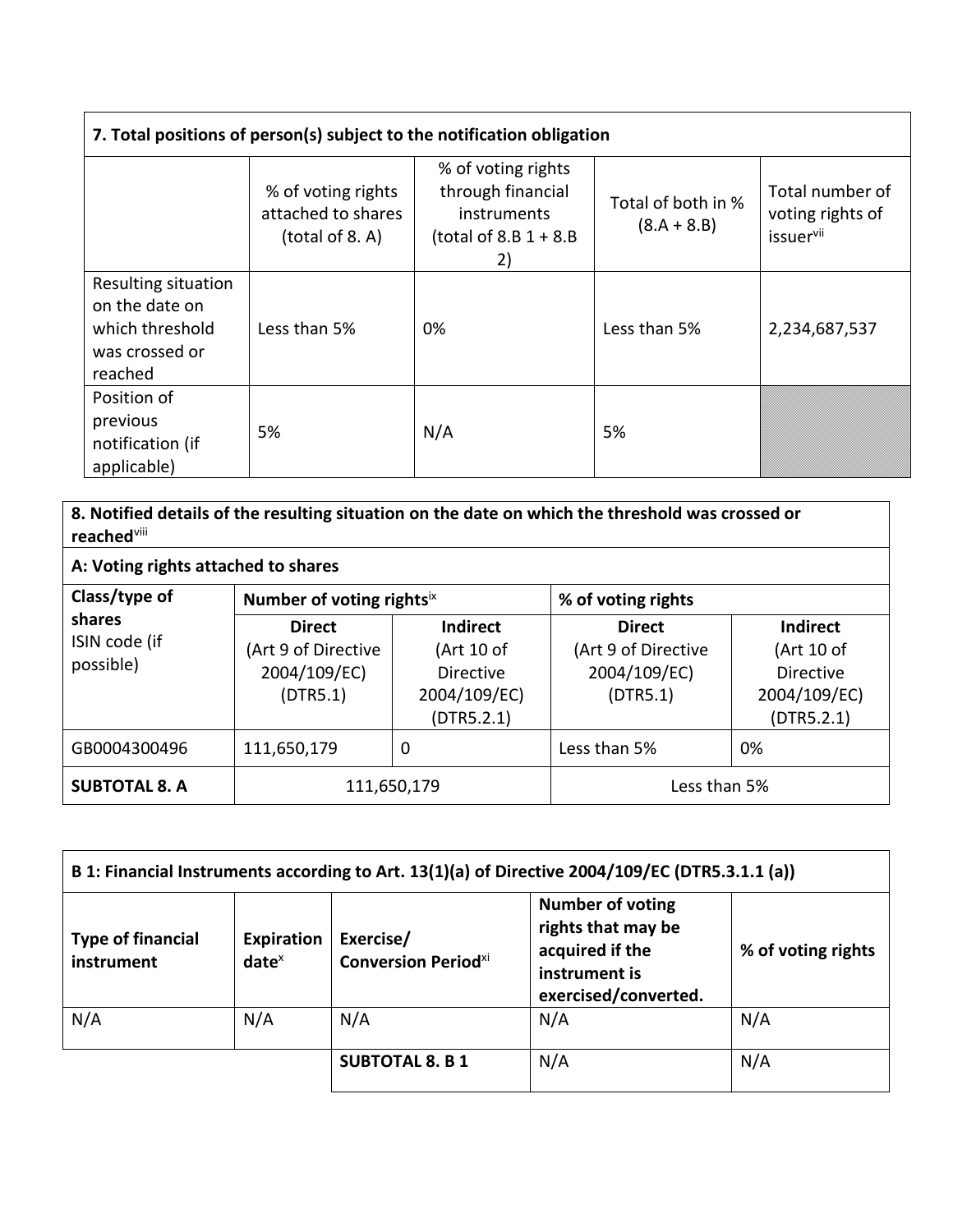| 2004/109/EC (DTR5.3.1.1 (b))              |                        |                                                        | B 2: Financial Instruments with similar economic effect according to Art. 13(1)(b) of Directive |                                   |                    |
|-------------------------------------------|------------------------|--------------------------------------------------------|-------------------------------------------------------------------------------------------------|-----------------------------------|--------------------|
| <b>Type of</b><br>financial<br>instrument | Expiration<br>$date^x$ | Exercise/<br><b>Conversion</b><br>Period <sup>xi</sup> | <b>Physical or</b><br>cash<br>settlement <sup>xii</sup>                                         | <b>Number of</b><br>voting rights | % of voting rights |
| N/A                                       | N/A                    | N/A                                                    | N/A                                                                                             | N/A                               | N/A                |
|                                           |                        |                                                        | <b>SUBTOTAL</b><br>8.B.2                                                                        | N/A                               | N/A                |

| 9. Information in relation to the person subject to the notification obligation (please mark the<br>applicable box with an "X")                                                                                                                                  |                                                                                  |                                                                                                                      |                                                                             |  |
|------------------------------------------------------------------------------------------------------------------------------------------------------------------------------------------------------------------------------------------------------------------|----------------------------------------------------------------------------------|----------------------------------------------------------------------------------------------------------------------|-----------------------------------------------------------------------------|--|
| Person subject to the notification obligation is not controlled by any natural person or legal entity<br>and does not control any other undertaking(s) holding directly or indirectly an interest in the<br>(underlying) issuer <sup>xiii</sup>                  |                                                                                  |                                                                                                                      | x                                                                           |  |
| Full chain of controlled undertakings through which the voting rights and/or the<br>financial instruments are effectively held starting with the ultimate controlling natural person or<br>legal entity <sup>xiv</sup> (please add additional rows as necessary) |                                                                                  |                                                                                                                      |                                                                             |  |
| Name $XV$                                                                                                                                                                                                                                                        | % of voting rights if it<br>equals or is higher than<br>the notifiable threshold | % of voting rights<br>through financial<br>instruments if it equals<br>or is higher than the<br>notifiable threshold | Total of both if it equals<br>or is higher than the<br>notifiable threshold |  |
| N/A                                                                                                                                                                                                                                                              | N/A                                                                              | N/A                                                                                                                  | N/A                                                                         |  |

| 10. In case of proxy voting, please identify:       |     |
|-----------------------------------------------------|-----|
| Name of the proxy holder                            | N/A |
| The number and % of voting rights held              | N/A |
| The date until which the voting rights will be held | N/A |

| $\vert$ 11. Additional information <sup>xvi</sup> |
|---------------------------------------------------|
|---------------------------------------------------|